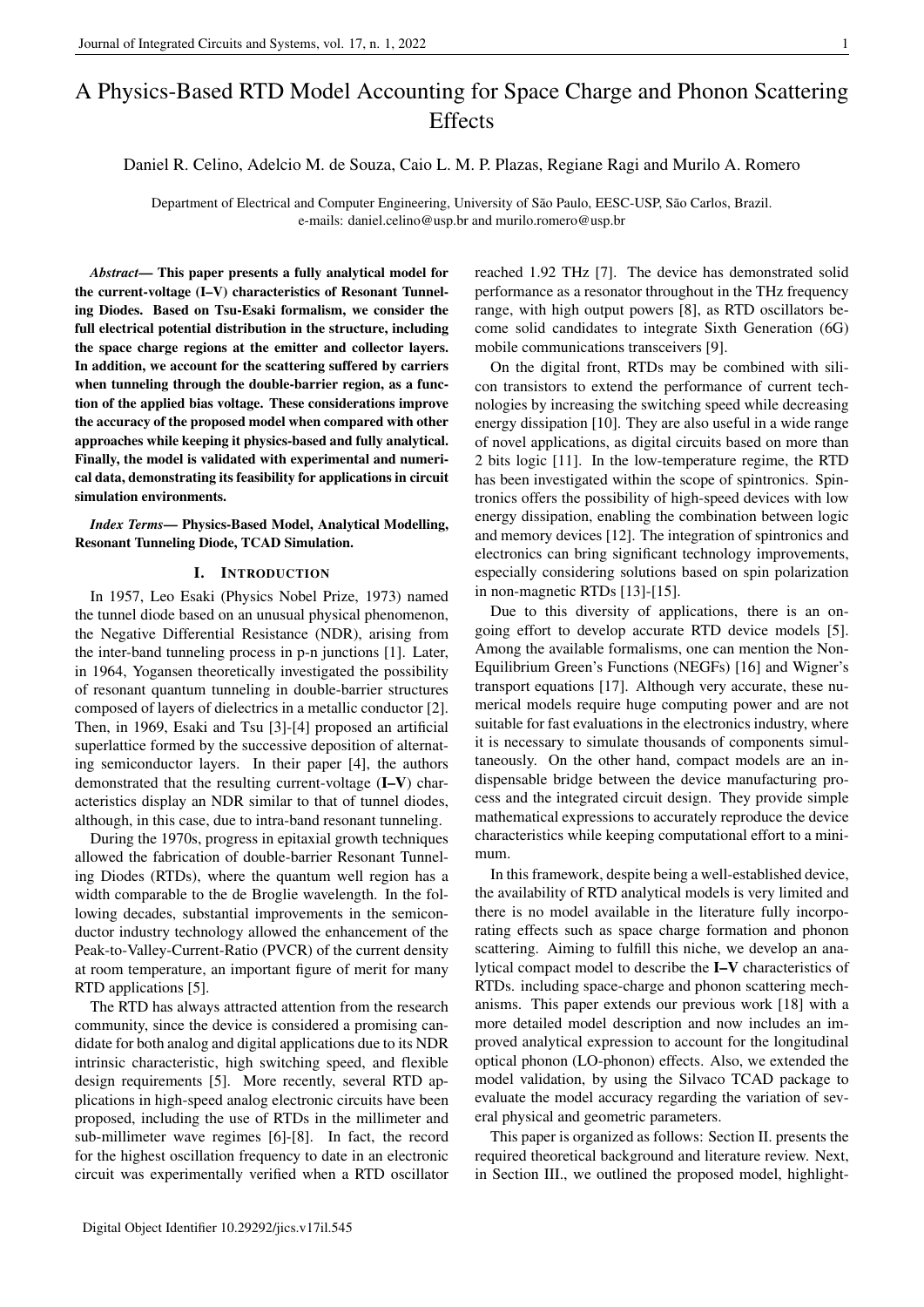ing our contributions. Then, in Section IV., we validate our model with data from three different devices described in the literature as well as several TCAD simulations, carrying out an in-depth discussion regarding the distinct features of the RTD I–V characteristics. Finally, in Section V., we draw the conclusions.

## II. BACKGROUND

A typical schematic of the RTD semiconductor layers is depicted in Fig. (1). As it can be seen, the RTD layer structure is composed by the emitter and the collector regions, typically heavily doped layers, and an undoped active region, which comprises the quantum well and the potential barriers. Usually, to reduce Coulomb scattering, undoped/low-doped spacer layers are also incorporated within the layer sequence, resulting in a higher PVCR [19]-[21].



Metallic Contact

Fig. 1: Schematic illustration of a typical GaAs/AlGaAs Resonant Tunneling Diode layer sequence. Also shown it is a schematic illustration of the conduction band profile.

The standard model for RTDs is based on the pioneering carrier transport formalism proposed by R. Tsu and L. Esaki [22]. In this formalism, coherent electron transport is considered, i.e., the electrons traverse the potential barriers without loss of phase-coherence due to scattering mechanisms. Additionally, the following assumptions are made: the transverse momentum is conserved during the tunneling process; the electric field is uniformly distributed in the structure; the space charge regions are disregarded; the existence of charge sources or sinks throughout the structure is also ignored; the effective mass approximation is assumed the rectangular profile of the potential barriers is held even under an applied bias [22]-[23]. Under these assumptions, Tsu and Esaki derived the following current density expression:

$$
J = \frac{em^* k_B T}{2\pi^2 \hbar^3} \int_0^\infty \mathbf{T}(E_x, V_a)
$$
  
 
$$
\times \ln \left[ \frac{1 + \exp\left((E_F - E_x)/k_B T\right)}{1 + \exp\left((E_F - E_x - eV_a)/k_B T\right)} \right] dE_x,
$$
 (1)

where  $e$  is the elementary charge,  $m^*$  is the effective mass of the electron,  $k_B$  is the Boltzmann's constant, T is the absolute temperature,  $\hbar$  is the reduced Planck's constant,  $E_F$ is the Fermi energy level,  $V_a$  is the electrical bias potential applied to the structure,  $E_x$  is the longitudinal energy and  $\mathbf{T}(E_x, V_a)$  is the tunneling transmission coefficient. The Tsu-Esaki model does not provide a close quantitative agreement with experimental I–V curves [5]. These discrepancies have been attributed to excessive simplifications, namely, the disregard of the inelastic scattering as well as space charge effects [24]. In particular, the formation of space-charge regions at the emitter and collector shifts the I–V peak position while the LO-phonon scattering degrades the PVCR.

To achieve a better agreement with measured data, it becomes necessary to modify the original Tsu-Esaki model to include previously overlooked physical effects [23]. As a result, a few analytical models have been proposed in the literature [5]. Several of those RTD models are behavioral models, suitable for SPICE simulations but not directly related to the physics of the device [26]. Just a few others can be considered physics-based models [25], [27]. However, even those physics-based models rely on semi-empirical fitting parameters, making it not possible to directly predict the relationship between the RTD geometry and layer structure and its electrical output characteristics. In this context, we address the lack of a fully physics-based RTD model. Specifically, in the following sections, we will present the development and validation of a RTD analytical model, incorporating a realistic potential distribution across the device, with the associated space charge effects, and considering phonon scattering mechanisms.

#### III. MODEL

#### *A. Electric Potential Distribution Model*

We start by considering the electric potential distribution in the set of distinct regions within the device. Namely, the potential drop in the accumulation region at the emitter layer,  $V_{acc}$ , in the double barrier region,  $V_{db}$  (comprising the summation of voltage drops at left barrier  $V_L$ , quantum well  $V_w$ and right barrier  $V_R$ ) and in the depletion region at the collector layer  $V_d$ . Fig. (2) depicts a schematic illustration of the conduction band of the device under an applied bias voltage  $(V_a)$ . Under an applied external bias, carriers are continuously removed from the accumulation region, by tunneling through the barriers, to the collector layer. The empty states in the accumulation region are occupied with electrons injected from the emitter contact. Thus, there is a steady supply of electrons contributing to the resonant tunneling current.

In realistic RTDs, space charge formation modifies the electric potential distribution in the structure, building up an accumulation region at the emitter layer and a depletion region at the collector layer. Depending on the width of the space layers and on the operational temperature, a quasitriangular quantum well may form in the accumulation region at the emitter, yielding a two-dimensional electron gas (2-DEG) at the interface. In fact, the formation of this quantized region usually occurs in very low temperature regimes [15], [28]-[29]. In devices with quantized energy levels at the emitter layer, the resonant current density is commonly referred to as 2D-2D (concerning the nature of the emitter/well/collector density of states). However, for most applications at room temperature, the quantization may be ignored, and the resonant current density is considered as 3D-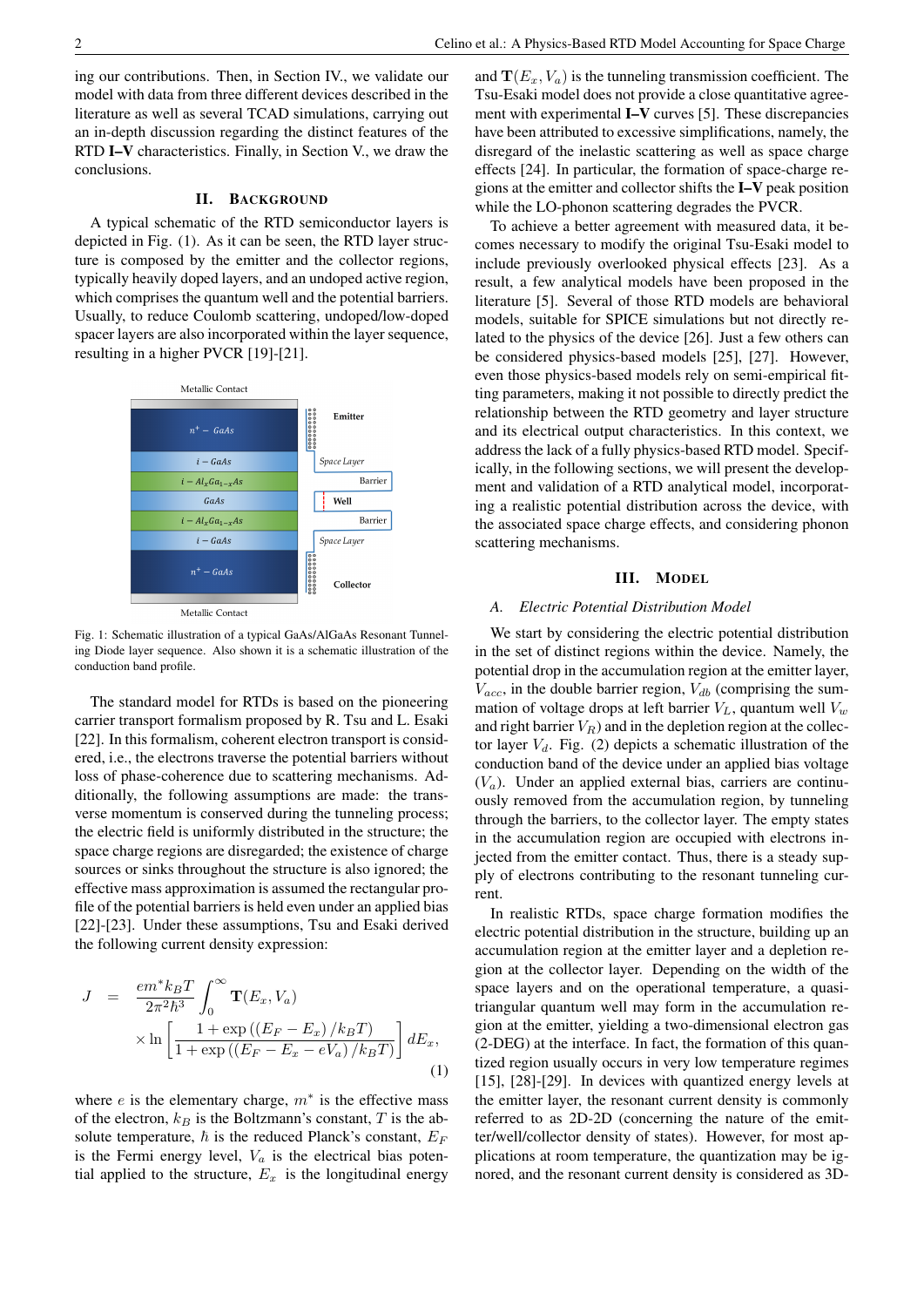

Fig. 2: Schematic illustration of the RTD conduction band profile under an applied external bias voltage  $V_a$ .

2D. Our specific I–V model for the 2D-2D case can be found elsewhere [30].

As proposed by Sheard and Toombs [31], under an applied bias voltage, the RTD can be modeled as two parallel-plate capacitors in series, with a negative charge  $-Q_e$  at the emitter, a positive charge  $Q_c$  at the collector and a negative charge  $-Q_w$  at the center plate, representing the well. In this picture, to meet the charge neutrality condition:  $Q_c = Q_e + Q_w$ . Also, as demonstrated by [31], the charge accumulation in the rectangular quantum well is balanced accordingly to the relation  $Q_w \propto T_L/(T_L + T_R)$ , where  $T_L$  and  $T_R$  are the single barrier transmission coefficients, relative to the left and right barriers, respectively. Hence, if the barrier widths are narrow, one can assume  $Q_w \ll Q_e$  when out of resonance. Then, as a first approximation, in our model, we can neglect the charge storage in the well.

To determine the voltage drop in the accumulation region at the emitter side, we assume an uniform charge density as a function of the applied voltage  $\rho_e(V_a)$ . Then, the Poisson equation is  $\nabla^2 V_e(x) = e\rho_e/(\kappa_e \epsilon_0)$ , where  $\kappa_e$  is the emitter dielectric constant. The electric field in the emitter is  $F_e(x) = -\nabla V_e(x)$ , where the origin,  $x = 0$ , is placed at the left-hand side of the left barrier. Applying the usual boundary conditions, i.e., imposing  $V_e(0) = 0$  and considering  $F_e(-L_{acc}) = 0$  (the electric field vanishes in the neutral zone), the electric potential is

$$
V_e(x) = \frac{e\rho_e}{2\kappa_e\epsilon_0}x(x + 2L_{acc}), \ -L_{acc} \le x \le 0. \tag{2}
$$

Hence, the voltage drop in the accumulation region is

$$
V_{acc} = V_e(0) - V_e(-L_{acc}) = \frac{e\rho_e L_{acc}^2}{2\epsilon_e}.
$$

The electric field at the interface between the accumulation region and the left potential barrier is  $F_e(0)$  =  $e\rho_e L_{acc}/(\epsilon_0 \kappa_e)$ . Using the continuity of the electric displacement vector  $\mathbf{D} = \epsilon \mathbf{F}$  at the interfaces between the well and the barriers, and knowing that the voltage drop over the potential double barrier region is given by  $V_{db}$  =  $V_L + V_w + V_R$ , we have

$$
V_{db} = \frac{e\rho_e L_{acc} L_{bL}}{\kappa_b \epsilon_0} + \frac{e\rho_e L_{acc} L_w}{\kappa_w \epsilon_0} + \frac{e\rho_e L_{acc} L_{bR}}{\kappa_b \epsilon_0}, \quad (3)
$$

where  $\kappa_b$  and  $\kappa_w$  are the dielectric constants in the barrier and in the well, respectively. The terms  $L_{bL}$  and  $L_{bR}$  are the widths of the left and right potential barriers, respectively. The term  $L_w$  refers to the width of the rectangular quantum well (see Fig. (2)). From the charge neutrality principle, considering  $Q_w \approx 0$ , we have  $Q_e \approx Q_c$ , leading to  $\rho_e L_{acc} A = \rho_c L_d A$ , where A is cross-section area of the device. Thus, the depletion width is  $L_d = (\rho_e/\rho_c)L_{acc}$ . For the depletion width at the collector side, we consider the total depletion approximation, with  $\rho_c = |e| N_d$ , where  $N_d$  is the effective doping concentration at the collector layer. Thus, the voltage drop over the depletion region is given by

$$
V_d = \frac{eN_d L_d^2}{2\kappa_c \epsilon_0} = \frac{e\rho_e^2 L_{acc}^2}{2\kappa_c \epsilon_0 N_d}.
$$

For high doping levels, the effect of electrostatic screening in the semiconductor layer becomes relevant. Therefore, in this work, the approximate accumulation width is obtained using the Thomas-Fermi screening theory [31]:

$$
L_{acc} = \left(\frac{\kappa_c \epsilon_0 \hbar^2 \sqrt[3]{\pi^4}}{e^2 m_e^* \sqrt[3]{3N_d}}\right)^{\frac{1}{2}}.
$$
\n(4)

By inspecting the band diagram in Fig. (2), the following relation is obtained:

$$
V_a = V_{acc} + V_{db} + V_d. \tag{5}
$$

Replacing each respective voltage drop term for their expression as a function of the electron concentration at the emitter, we have:

$$
V_a = a_1 \rho_e + a_2 \rho_e^2,\tag{6}
$$

where

$$
a_1 = \frac{eL_{acc}}{\epsilon_0} \left[ \frac{L_{acc}}{2\kappa_e} + \frac{(L_{bL} + L_{bR})}{\kappa_b} + \frac{L_w}{\kappa_w} \right]
$$

$$
a_2 = \frac{eL_{acc}^2}{2\epsilon_c N_d}.
$$

Solving Eq. (6) and choosing the positive root:

$$
\rho_e(V_a) = -\frac{1}{2a_2} \left( a_1 - \sqrt{a_1^2 + 4a_2 V_a} \right). \tag{7}
$$

From the value of  $\rho_e(V_a)$ , it is possible to analytically compute each term of the voltage drop in the RTD, as a function of the applied voltage.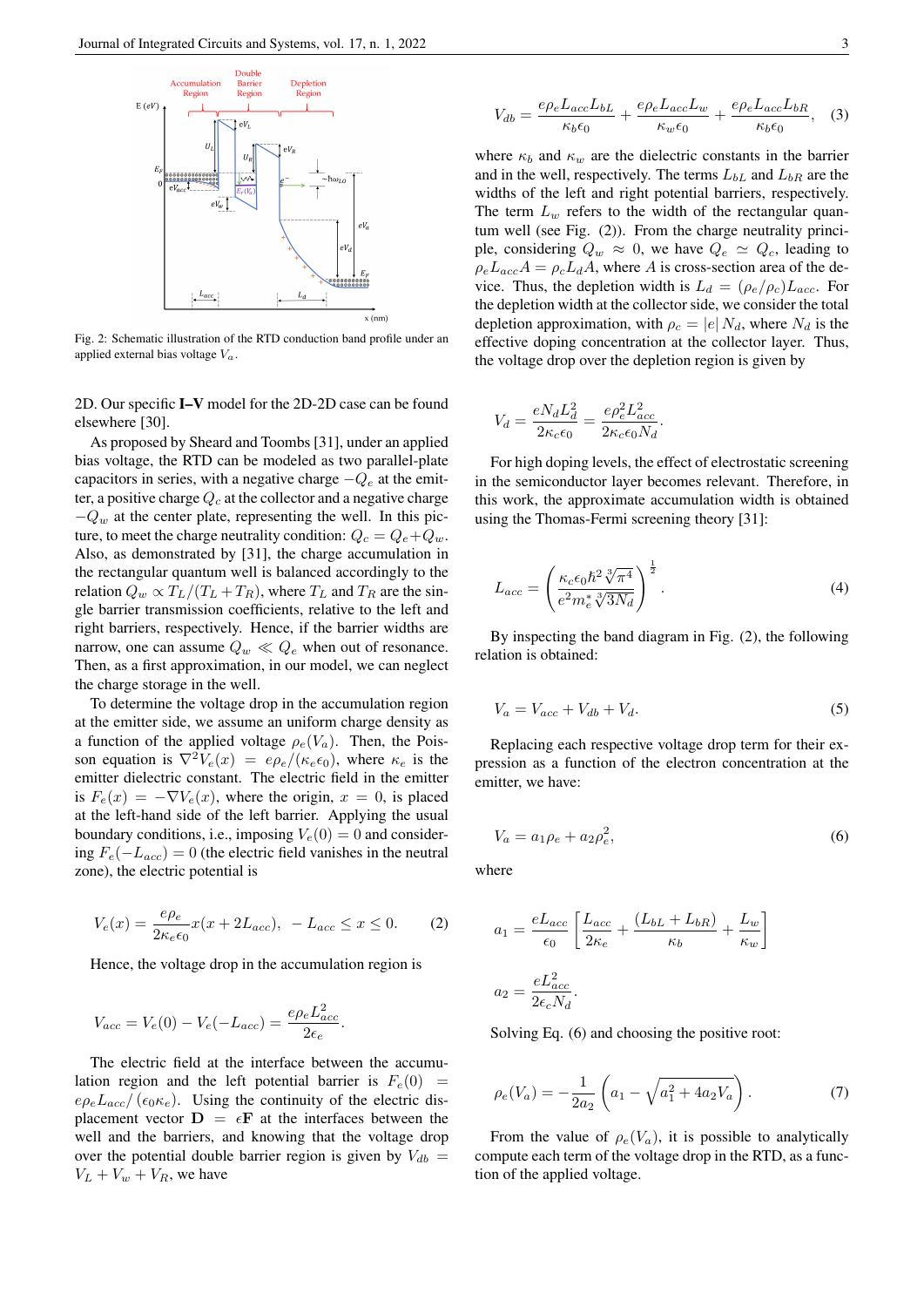#### *B. Tunneling Transmission Coefficient*

One of the leading causes for the loss of phase coherence in RTDs is the scattering by LO-phonons [32]-[33]. It occurs even in the state-of-the-art RTDs, since the electron relaxation time due to scattering of LO-phonons is much shorter than the dwell time. To account for the electron-phonon interactions, we use the expression proposed by Büttiker [34], derived to include inelastic scattering effects in a global coherent tunneling framework. In addition, this approach takes into account unequal potential barrier heights,improving the accuracy of the model. The Büttiker's expression is given as

$$
\mathbf{T}_n(E, V_a) = \frac{\Gamma_L \Gamma_R}{(\Gamma_L + \Gamma_R)} \left( \frac{\Gamma_T}{\Gamma_T^2 / 4 + (E - E_n(V_a))^2} \right),\tag{8}
$$

where  $E_n(V_a)$  is the energy level in the well, expressed as a function of applied voltage and  $\Gamma_L$  and  $\Gamma_R$  are the left and right barrier intrinsic resonance linewidths, respectively. The term  $\Gamma_T$  refers to the total resonance linewidth given by  $\Gamma_T = \Gamma_L + \Gamma_R + \Gamma_s$  where  $\Gamma_s$  is the linewidth due to scattering by LO-phonons. From Heisenberg uncertainty principle, one can write  $\Gamma_s \approx \hbar / \tau_s$ , where  $\tau_s$  is the momentum relaxation time. The left and right intrinsic resonance linewidths are  $\Gamma_{L, R} = v_w (2L_w)^{-1} \hbar T_{L, R}(E, V_a)$ , with the electron velocity in the well given by  $v_w = \sqrt{2E_n/m_w^*}$  [34].

In our proposed model, we used the well-known WKB approximation to calculate the tunneling transmission coefficient for the case of a single potential barrier. To improve accuracy, when compared to other models in the literature,  $T_{L, R}$  is also written as a function of the applied bias. Therefore:

$$
T_{L,R}(E, V_a) = \left| \exp \left( -\frac{4L_{bL,bR}\sqrt{2m_b^*}}{3\hbar eV_{L,R}} \left[ (U_{L,R}(V_a))^{3/2} - (U_{L,R}(V_a) - eV_{L,R})^{3/2} \right] \right) \right|.
$$
 (9)

From Fig. (2), under an applied bias, the effective leftbarrier height for a electron with an incident energy  $E = E_F$ is  $U_L(V_a) = U_0 - E_F - eV_{acc}$  and the effective right-barrier height under the same conditions is  $U_R(V_a) = U_L(V_a)$  –  $eV_L - eV_w$ , where  $U_0$  is the barrier height in absence of an applied bias. As proposed by Mizuta *et al.* [35], the momentum relaxation time is calculated by the expression [37]:

$$
\frac{1}{\tau_s} = \alpha_F \omega_{LO} \left( \frac{\hbar \omega_{LO}}{E_n} \right)^{1/2} \times N_{\mathbf{g}} \left\{ \ln \left| \frac{a_{LO} + 1}{a_{LO} - 1} \right| + \exp \left( \frac{\Theta}{T} \right) \ln \left| \frac{1 + b_{LO}}{1 - b_{LO}} \right| \right\},\tag{10}
$$

where  $\hbar \omega_{LO}$  is the phonon energy and  $\alpha_F$  is the Fröhlich polar constant:

$$
\alpha_F = \frac{e^2 \sqrt{m_w^*}}{4\sqrt{2\pi\epsilon_0\hbar\sqrt{\hbar\omega_{LO}}}} \left(\frac{1}{\kappa_\infty} - \frac{1}{\kappa_0}\right),\tag{11}
$$

where  $\kappa_{\infty}$  and  $\kappa_0$  are the high frequency and static dielectric constants, respectively [36]. The parameter  $N_{\rm g}$ is the average number of phonons in the  $g$  mode, as described by the Bose-Einstein thermal distribution [37],  $N_{\rm g}$  =  $(\exp (\Theta/T) - 1)^{-1}$ . The  $a_{LO}$  and  $b_{LO}$  parameters are defined as

$$
a_{LO}=\left(1+\frac{\hbar\omega_{LO}}{E_n}\right)^{1/2},\;b_{LO}=Re\left(1-\frac{\hbar\omega_{LO}}{E_n}\right)^{1/2}.
$$

The term Θ refers to the Debye temperature, which can be calculated as  $\Theta = \hbar \omega_{LO}/k_B$  [36]-[37]. As demonstrated in [35], the proposed approximation for  $\Gamma_s$  shows a good agreement with experimental data.

#### *C. Current Model*

In our approach, to derive a fully analytical model, it is necessary to analytically compute the energy levels in the quantum well. For this region, the potential profile is simply  $U(x) = 0$  inside of the well and  $U(x) = U_0$  outside. As usual, in the effective mass approximation, the Schrödinger's equation is given by  $\hat{H}\Psi(x) = E_n \Psi(x)$ , where the Hamiltonian operator is  $\hat{H} = -\hbar^2 \nabla^2/(2m^*) + U(x)$ . In contrast with the infinite quantum well problem, which has an exact analytical solution, the finite-well case depends on finding the roots of transcendental equations, which are usually solved by numerical routines. Alternatively, in our model, the resonant energy levels under equilibrium  $E_n(0)$  are computed analytically. Also, to improve accuracy and unlike most formulations, we consider the difference between the effective masses of the barriers and well layers. The detailed model to calculate the energy levels can be found in [38]. It is worth mentioning that our analytical expressions provide an agreement greater of about 99% for most practical cases in micro and nanoelectronics.

In order to achieve a compact model for RTD I-V characteristics, the transmission coefficient is taken as negligible, except around resonance, when the electron kinetic energy  $E<sub>x</sub>$  is close to the energy levels in the well  $E<sub>n</sub>$  [25]. Hence, under an external applied voltage, we approximate:

$$
E_x \approx E_n(V_a) = E_n(0) - eV_{acc} - eV_L - eV_w/2 \tag{12}
$$

Accordingly, the logarithmic part of Eq. (1) can be pulled out of the integral. In addition, if one replaces the term  $\mathbf{T}(E_x, V_a)$  in Eq. (1) by the Büttiker's approximation, given by Eq. (8), replace  $E_x$  in the the logarithmic part of Eq. (1) by Eq. (12), and integrate Eq. (1) from 0 up to  $\infty$ , the generalized RTD current becomes

$$
I(V_a) = \frac{em_{\parallel}^* k_B T A}{\pi^2 \hbar^3} \left( \frac{\Gamma_L \Gamma_R}{\Gamma_L + \Gamma_R} \right) \sum_n
$$
  

$$
\ln \left[ \frac{1 + \exp\left((E_F - E_n(V_a))/k_B T\right)}{1 + \exp\left((E_F - E_n(V_a) - eV_a)/k_B T\right)} \right]
$$
  

$$
\times \left[ \frac{\pi}{2} + \arctan\left(\frac{E_n(V_a)}{\Gamma_T/2}\right) \right],
$$
(13)

where summation accounts for the all allowed energy levels in the quantum well.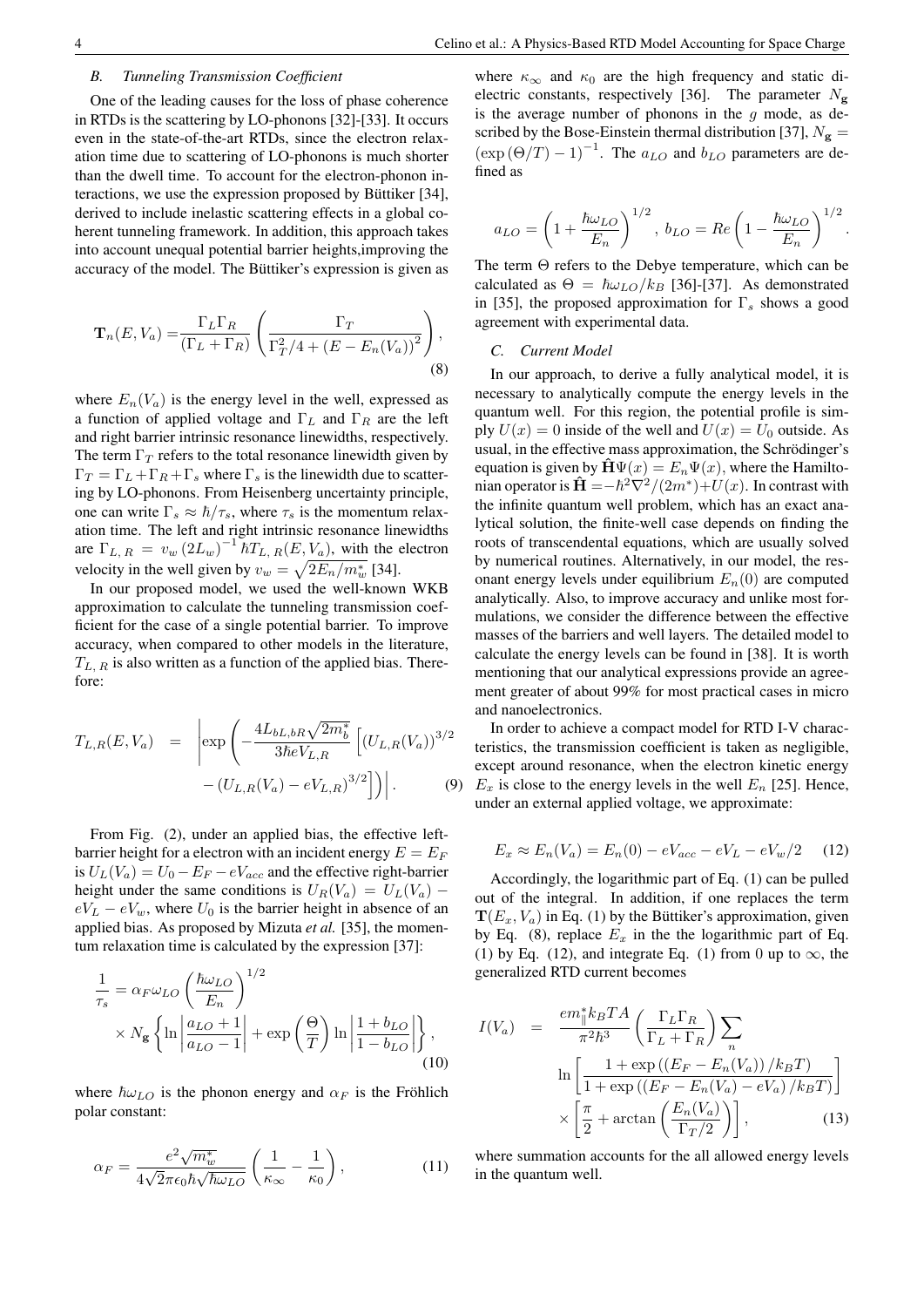#### IV. VALIDATION RESULTS

To validate our model, we compare our results, obtained by means of Eq. (13) with experimental and numerical data extracted from several different RTD structures described in the literature. The electron effective masses and the dielectric constants in GaAs, AlAs and  $\text{Al}_x\text{Ga}_{1-x}\text{As}$ , the theoretical LO-phonon energy value,  $\hbar \omega_{LO}$ , as well the theoretical value of  $U_0$ , are obtained from [36], [39].

#### RTD #1

We start validating our model with the device described in [25]. RTD #1 is composed of an  $In_{0.53}Ga_{0.47}As/AlAs$  heterostructure with  $L_{bL} = L_{bR} = 2.6nm$  and  $L_w = 4.8 nm$ . The operating temperature is  $T = 300K$ , the nominal donor doping level is  $N_d = 1 \times 10^{18} cm^{-3}$  and the Fermi level position is around  $E_F \approx 50$  meV. As it can be seen from Fig. (3), the proposed model provides very good agreement with the measured curve, correctly describing the resonance peak as well as the magnitude of the current density experimentally obtained. In order to achieve this agreement, we replaced the parameter  $\rho_e$  by  $\rho'_e = \alpha \rho_e$ , where  $\alpha$  is a fitting parameter. This fitting parameter is justified because, in realistic devices, the accumulation width  $L_{acc}$  also varies with the applied bias. For RTD #1, we set  $\alpha = 0.5$ . Also, the barrier width used in our simulation was set to  $2.55nm$ , a small adjustment in the order of a few Bohr's radii, within the uncertainty range of the usual epitaxial growth techniques. Finally, we point out that the shoulder-like shape observed in the experimental curve in Fig. (3) is an unwanted feature attributed to the non-ideal effects of intrinsic bistability and feedback which are sometimes present in fabricated devices [5], [31]. Those non-idealities are not included in our compact model.



Fig. 3: Comparison between the I–V curves obtained by the proposed current density model (solid curve) and experimental data (symbols) of the RTD described in [25].

#### RTD #2

The second device considered is the RTD investigated by Yang et al. [40], composed of a GaAs/AlAs heterostructure, with  $L_{bL} = L_{bR} = 1.7nm$  and  $L_w = 4.5 nm$ . For this RTD:  $T = 300K$ ,  $N_d = 1 \times 10^{18} cm^{-3}$  and  $E_F \approx 60$  $meV$ . Fig. (4) shows the analytical and the experimental I–V curves. Our model provides a good agreement with the experimental data, correctly describing the I-V characteristic of the device, including the location of the resonance peak, and the magnitude of the current density. Again, to achieve this result, a small adjustment in some nominal parameters

were necessary. Namely,  $N_d = 0.85 \times 10^{18} cm^{-3}$ ,  $L_w = 4.3$ nm,  $L_{bL} = L_{bR} = 1.55$ nm and  $\alpha = 0.5$ . The minor differences are because the GaAs/AlAs heterostructure has an indirect bandgap, leading to an additional broadening in total resonance linewidth. In our model, we neglect the contribution of tunneling carriers due to other channels, such as the inter-band tunneling from  $\Gamma - X$  and  $\Gamma - L$  bands. As a consequence, the valley current measured in this case is greater than the theoretical value predicted by our proposed model. Nevertheless, even for the indirect bandgap condition, our model closely matches the experimental curve, with minimal adjustments in the nominal parameters. Also, our model correctly describes the position of peak and valley regions.



Fig. 4: Comparison between the I–V curves obtained by the proposed current density model (solid curve) and the experimental data (symbols) of the RTD reported in [40].

# RTD #3

RTD #3 is composed by a  $Al<sub>0.33</sub>Ga<sub>0.67</sub>As/GaAs$  heterostructure with  $L_{bL} = L_{bR} = 3.0nm$  and  $L_w = 3.0$ nm, numerically studied by [41]. For this device, we have  $T = 77K$ ,  $N_d = 1 \times 10^{18} cm^{-3}$  and  $E_F \approx 54$  meV. As it can be seen in Fig. (5), the proposed model provides an excellent agreement with the self-consistent numerical calculations. Indeed, the model can predict the peak position, the peak magnitude, the resonance width, achieving a close agreement for the value of the PVCR. Once again, a small adjustment in some nominal parameters, well within the expected range of experimental variation in growth process, was necessary:  $\alpha = 1.0$ ,  $L_{bL} = L_{bR} = 2.8nm$  and  $N_d = 1.2 \times 10^{18} cm^{-3}.$ 

# RTD #4

RTD #4 is a device configured by ourselves, using the Silvaco Atlas TCAD software. It is composed of an Al<sub>0.5</sub>Ga<sub>0.5</sub>As/GaAs heterostructure with  $L_{bL} = L_{bR}$  $2.0nm$ ,  $L_w = 2.5$  nm. The contact regions, emitter and collector, are composed of 40-nm width, heavily doped GaAs layers with  $N_d = 1 \times 10^{18} cm^{-3}$  followed by an undoped space layer of 7 nm width. For this device,  $T = 300K$ and  $E_F \approx 55$  meV. As it can be seen from Fig. (5), the proposed model provides a very close agreement to the simulated result, which is based on a self-consistent electric potential model and the NEGF carrier transport formalism. To achieve this agreement, we used  $\alpha = 1.2$  in our calculations.

Fig. (7-a) shows the electronic concentration at the resonant peak ( $V_a = 0.5 V$ ) while Fig. (7-b) shows the electronic concentration at valley region ( $V_a = 0.8 V$ ). The results ob-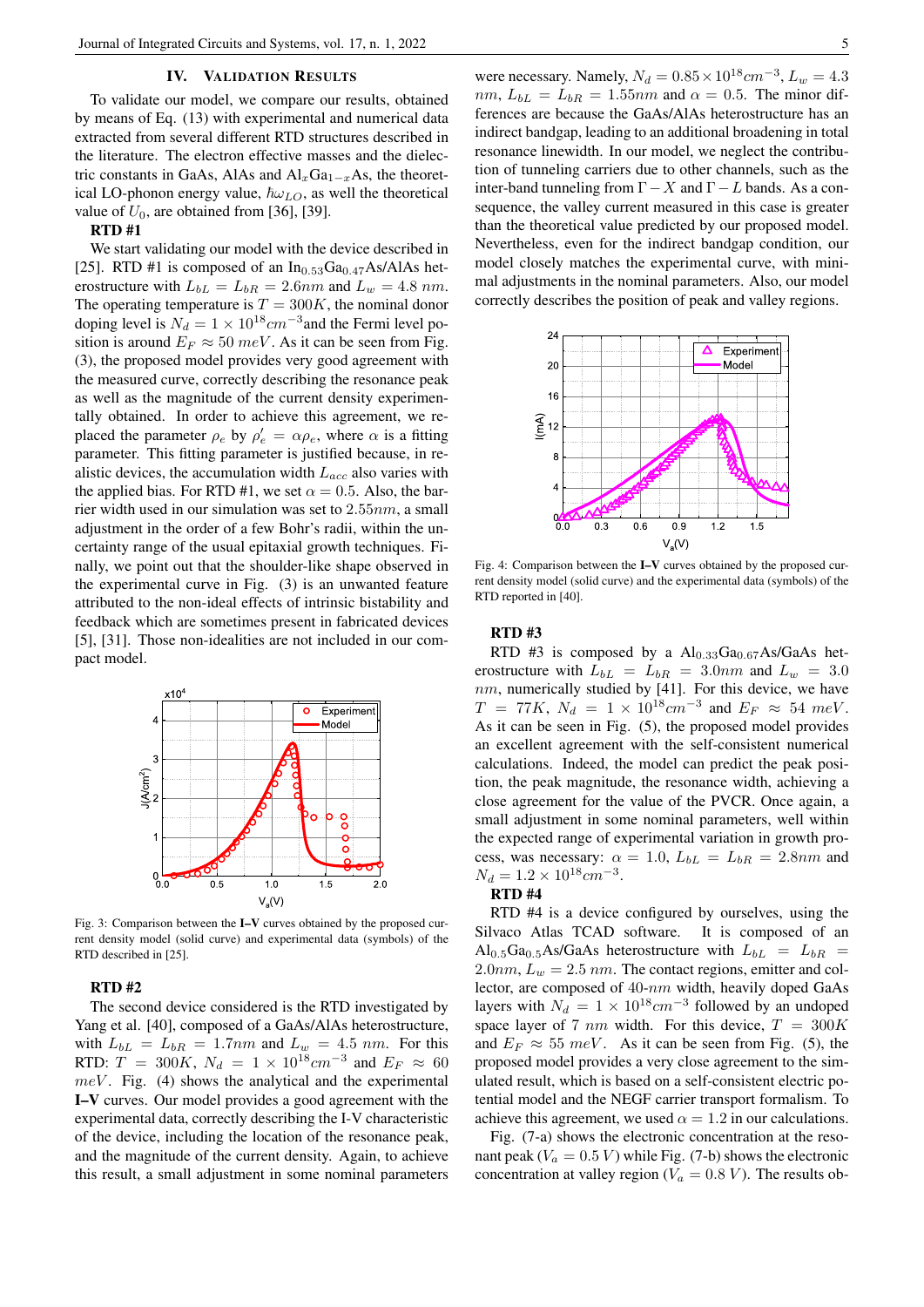

 $-$ 

0.0 0.1 0.2 0.3 0.4 0.5 0.6 0.7

. . . . . . <sup>a</sup>

tained through our model are consistent with the numerical results arising from the TCAD simulation. From Fig. (7) one can see that, at the resonance peak, the electronic concentration in the quantum well reaches its maximum value, while at the valley voltage range, the electronic concentration in the well is significantly reduced, reinforcing our previous assumption that  $Q_w \ll Q_e$  when out of resonance.



Fig. 6: Comparison between the I–V curves obtained by the proposed current density model (solid curve) and the quantum transport numerical simulation (doted curve) carried out using the Atlas Silvaco TCAD software.



Fig. 7: Simulated 2D maps of the charge density for RTD #4. a) electronic concentration at the resonance peak. b) electronic concentration at the valley voltage range. The color change within the quantum well, from red to green, indicates a variation in the charge concentration, of about three orders of magnitude.

#### RTD #5

Again, RTD #5 is a device configured using Silvaco Atlas TCAD software. This RTD is composed by a Al<sub>0.4</sub>Ga<sub>0.6</sub>As/GaAs heterostructure with  $L_{bL} = L_{bR}$ 

2.5nm, simulated for three different well widths,  $L_w$ , of 2.0, 2.5 and 3.0 nm,respectively. Outside the active region, for the access contact regions, we emulated fabricated RTDs, in such way that a heavily doped layer  $(n^{++})$  $1 \times 10^{18}$  cm<sup>-3</sup>) with 0.1 $\mu$ m width followed by a lightly doped region ( $n^+ = 1 \times 10^{16}$ cm<sup>-3</sup>) with 50 nm width are used. In addition, to reduce Coulomb scattering, we included a 2.5  $nm$  undoped space layer, separating the doublebarriers/quantum-well active region from the contacts. For this device,  $E_F \approx 48 \ meV$  at  $T = 300K$ . As it can be seen from Fig. (5), the proposed model provides a close agreement with the simulated results for values of  $L_w$ . To achieve such an agreement, we used  $N_d = 0.92 \times 10^{18} \text{cm}^{-3}$  and  $\alpha$  $= 1.05$  in our calculations.



Fig. 8: Comparison between the I–V curves provided by the proposed current density model (solid curve) and the quantum transport numerical simulation (doted curve) obtained by TCAD simulation, for RTD #5, as a function of the well width  $L_w$ .

#### RTD #6

RTD #6 is also another device configured using Silvaco Atlas TCAD software. It is composed of an  $Al_{0.4}Ga_{0.6}As/GaAs$  heterostructure with  $L_{bL} = L_{bR}$ 2.5nm and  $L_w = 2.0nm$ . For this device, for the contact regions, we again employed a heavily doped layer  $(n^{++})$  $1 \times 10^{18}$ cm<sup>-3</sup>) with 0.1 $\mu$ m width followed by a lightly doped region  $(n^{+} = 1 \times 10^{16} cm^{-3})$  with 50 nm width. We also included a 2.5 nm undoped space layer. The Fermi energy level is  $E_F \approx 48 \ meV$  at  $T = 300K$ . As it can be seen from Fig. (9-a), the proposed model provides a good agreement with the simulated results, correctly predicting the main features of the I–V curve. For this structure, we also contrasted our expression to compute the charge accumulated at the emitter region against the TCAD data. The emitter charge is given by  $Q_e = \rho_e L_{acc} A$ , where the charge density  $\rho_e$  is calculated using Eq. (7). As it can be seen in Fig. (9-b), our proposed solution gives a fair agreement with the TCAD results within the range of applied voltages. The TCAD results for  $Q_e$  deviate from our theoretical predictions around  $V_a = 0.8 V$ , i.e., around the resonance peak. This occurs because, at resonance, part of the charge accumulated at the emitter is transferred to the quantum well by tunneling through the left barrier. Hence, a decrease in the amount of charge at the accumulation region is expected. This effect is not predicted by our analytical model since we neglect the charge stored in the quantum well. Nevertheless, our model shows a good agreement with the simulated results with only minor adjustments in the nominal values: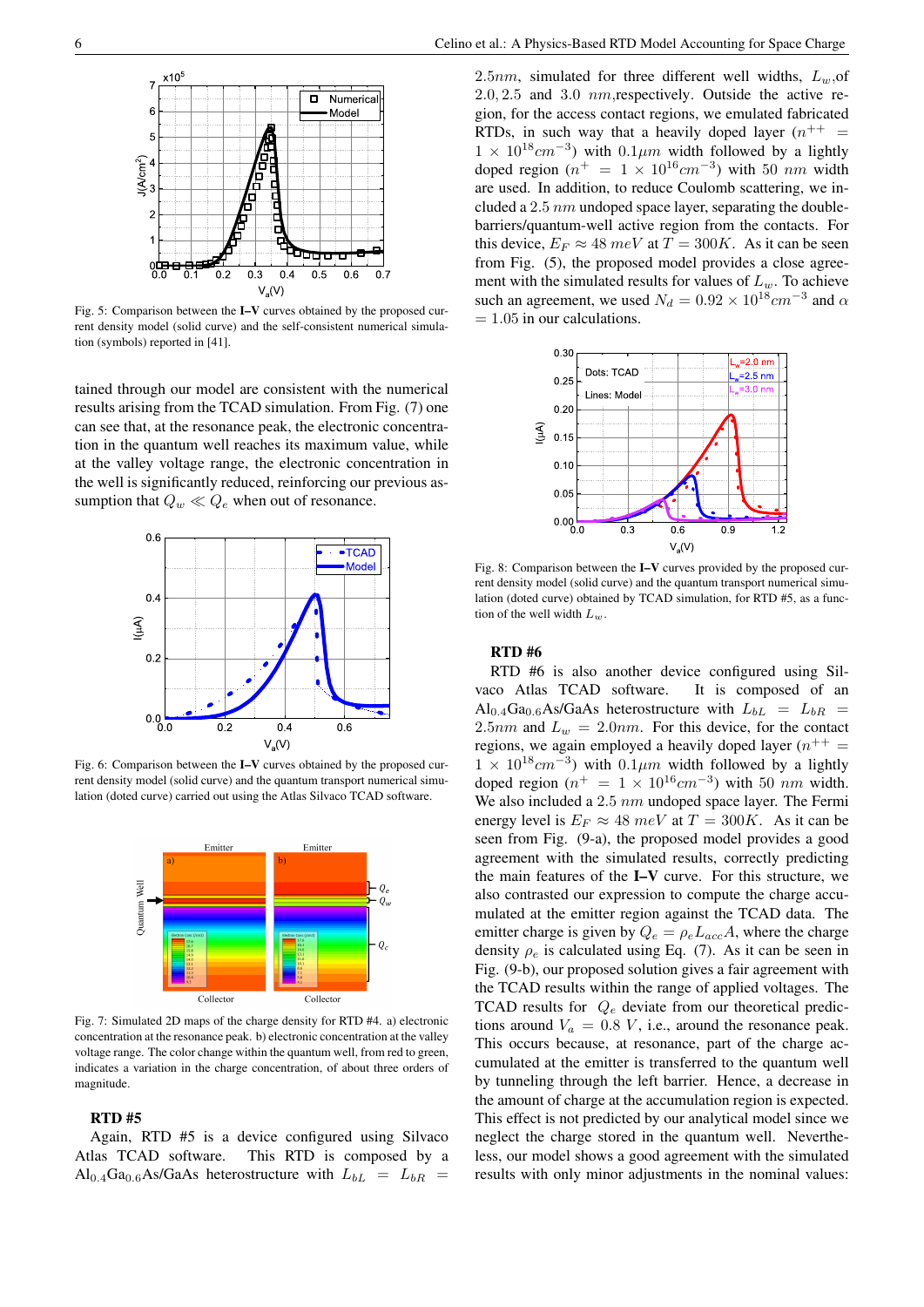$N_d$  = 0.94 × 10<sup>18</sup> $cm^{-3}$ ,  $L_{bL}$  =  $L_{bR}$  = 2.4nm and  $\alpha$  $= 1.11.$ 



Fig. 9: Comparison between the results obtained by our proposed model (solid curves) and the TCAD simulation results (dotted curves) for RTD #6. a) I–V characteristics. b) emitter charge.

#### RTD #7

Finally, to further assess the accuracy of our model, we performed a TCAD investigation for an RTD employing an  $\text{Al}_x\text{Ga}_{1-x}\text{As/GaAs heterostructure}$ . The goal here is to evaluate the robustness of our model for two different values of alloy composition,  $x = 0.3$  and  $x = 0.5$ , while keeping the remaining parameters unchanged. For this device, we set  $L_{bL} = L_{bR} = 2.5nm$  and  $L_w = 2.0nm$ . RTD #7 is composed of a heavily doped region  $(n^{++} = 1 \times 10^{18} cm^{-3})$ with 0.1 $\mu$ m width followed by a lightly doped region ( $n^+$  =  $1 \times 10^{16}$  cm<sup>-3</sup>) with 50 nm width. Again, we include an undoped space layer with  $2.5 \ nm$  width to reduce Coulomb scattering. The Fermi energy level is  $E_F \approx 48$  meV at  $T = 300K$ . As it can be seen from Figs. (10-a) and (10b), the proposed model yields a good agreement with both simulated results, correctly predicting the main features of the I–V curves. To reach such an agreement, we performed minor adjustments on the nominal values of some parameters:  $N_d = 0.88 \times 10^{18} cm^{-3}$  and  $\alpha = 1.05$ .



Fig. 10: Comparison between the I–V curves obtained by the proposed current density model (solid curve) and the TCAD simulation results (doted curve) for RTD #7. a)  $x = 0.3$ . b)  $x = 0.5$ .

#### V. CONCLUSION

In this paper, we developed a fully analytical compact model to describe the I–V characteristics of RTDs, on the basis of the Tsu-Esaki formalism. In order to improve accuracy, we computed the overall electric distribution in the RTD structure, including space charge build-up effects. The global tunneling coefficient is also calculated analytically, considering potential profile distribution in the whole structure, as well as the LO-phonon scattering mechanisms. To evaluate the resonant tunneling coefficient, we considered the asymmetry between potential barriers on the right and left sides of the quantum well, imposed by the external bias. Finally, we also employ an original method to analytically find the resonant energy levels in the quantum well, depending only on physical parameters. The proposed model was validated against experimental data available the literature and several numerical simulations performed by TCAD software, yielding excellent agreement.

#### ACKNOWLEDGMENTS

The authors would like to thank the funding agencies CAPES, CNPq (Grant Number: 303708/2017-4), and Fapesp (Grant Number:18/13537-6) for their financial support.

#### **REFERENCES**

- [1] L. Esaki, "New phenomenon in narrow germanium p-n junctions," *Phys. Rev.*, vol. 109, no. 2, pp. 603–604, Jan. 1958.
- [2] L. V. Iogansen, "The Possibility of Resonance Transmission of Electrons in Crystals Through a System of Barriers," *Sovt. Phys. J. Exptl. Theoret. Phys*., vol. 18, no. 1, pp. 146-150, Jan. 1964.
- [3] L. Esaki and R. Tsu, "Superlattice and negative conductivity in semiconductors," *IBM Research Note RC-2418*, Jan. 1969.
- [4] L. Esaki and R. Tsu, "Superlattice and Negative Differential Conductivity in Semiconductors," *IBM J. Res. Dev.*, vol. 14, no. 1, pp. 61-65, Jan. 1970.
- [5] J. P. Sun, G. I. Haddad, P. Mazumder and J. N. Schulman, "Resonant tunneling diodes: models and properties", *Proc. IEEE*, vol. 86, no. 4, pp. 641–660, Apr. 1998.
- [6] N. Oshima, K. Hashimoto, S. Suzuki and M. Asada, "Terahertz Wireless Data Transmission With Frequency and Polarization Division Multiplexing Using Resonant-Tunneling-Diode Oscillators," *IEEE Trans. Terahertz Sci. Technol.*, vol. 7, no. 5, pp. 593–598, Sep. 2017.
- [7] T. Maekawa, H. Kanaya, S. Suzuki, and M. Asada, "Oscillation up to 1.92 THz in resonant tunneling diode by reduced conduction loss" *Appl. Phys. Exp.*, vol. 9, no. 2, p. 24101, Jan. 2016.
- [8] E. Wasige *et al.*, "Resonant tunnelling diode terahertz sources for broadband wireless communications," in *Terahertz, RF, Millimeter, and Submillimeter-Wave Technology and Applications X*, p. 101031J, Feb. 2017.
- [9] P. Hillger *et al.*, "Toward Mobile Integrated Electronic Systems at THz Frequencies," *J. Infrared, Millimeter, Terahertz Waves*, vol. 41, no. 7, pp. 846–869, Jul. 2020.
- [10] S. Luryi, A. Zaslavsky "Blue sky in SOI: new opportunities for quantum and hot-electron devices" *Solid-State Electronics,* vol. 48, 877– 885, Jun. 2004.
- [11] H. C. Lin, "Resonant Tunneling Diodes For Multi-Valued Digital Applications" in *Proceedings IEEE Int. Symp. Multiple Valued Logic*, pp. 188–195, May 1994.
- [12] D. D. Awschalom and M. E. Flatté, "Challenges for semiconductor spintronics," *Nat. Phys.*, vol. 3, no. 3, pp. 153–159, Mar. 2007.
- [13] H. B. de Carvalho *et al.*, "Voltage-controlled hole spin injection in nonmagnetic GaAs/AlAs resonant tunneling structures," *Phys. Rev. B*, vol. 73, no. 15, p. 155317, Apr. 2006.